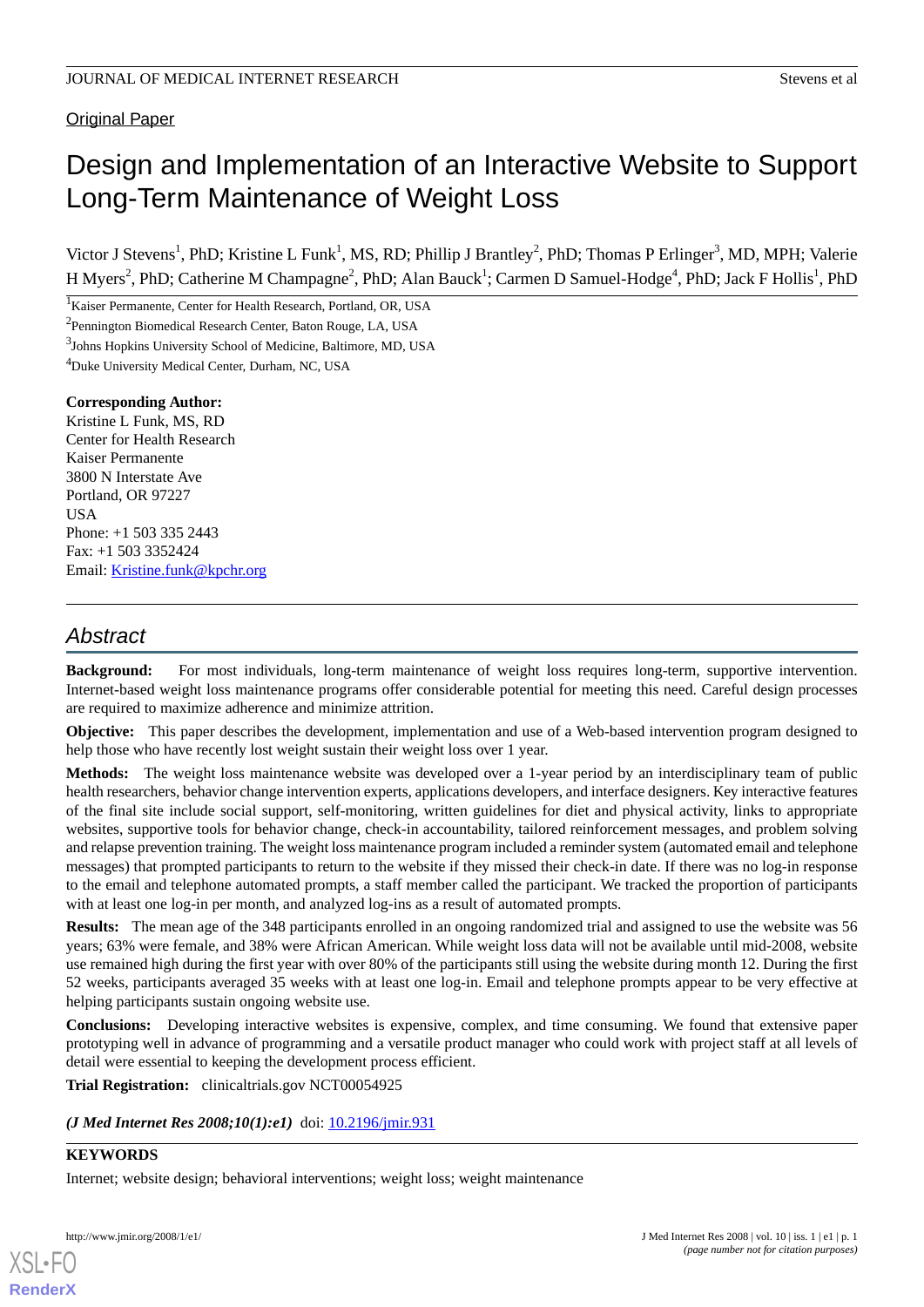## *Introduction*

Obesity has become a major public health problem in the United States [\[1](#page-13-0)] with 65% of US adults now overweight or obese [[2-](#page-13-1)[4\]](#page-13-2). Obesity has been linked to increased overall mortality [\[5-](#page-13-3)[7\]](#page-13-4), decreased life expectancy [\[8](#page-13-5),[9\]](#page-13-6), and greatly increased medical care costs [[10-](#page-13-7)[12](#page-13-8)]. The annual US medical expenditure attributable to obesity is estimated to be US \$75 billion [[13\]](#page-13-9).

National recommendations for weight loss treatment call for intervention programs combining reduced energy intake, improved dietary choices, increased physical activity, and behavior therapy [\[14](#page-13-10)]. The most effective format for initial treatment is a series of weekly, professionally led group sessions [[15](#page-13-11)[-17](#page-14-0)]. Longer treatment programs result in greater weight loss, and many weight loss programs now continue initial treatment for 6 months. Immediate health benefits of weight loss include reduced blood pressure and improved blood glucose levels. Sustained reduction of even moderate amounts of weight (4 kg or more) has been shown to significantly reduce the risk of developing hypertension [\[18](#page-14-1),[19\]](#page-14-2) and diabetes [\[20](#page-14-3),[21\]](#page-14-4) over 3 years.

Even with successful weight loss during the first 6 months of treatment, there is a strong tendency toward weight regain following treatment termination. Although continuing weekly meetings as long as 40 weeks has been shown to be effective in preventing weight regain [\[17](#page-14-0),[22\]](#page-14-5), a life-long series of weekly group meetings is not an attractive or practical option. To deal with this problem, there has been considerable interest in developing less intensive, but equally effective, long-term maintenance programs.

Recent reviews suggest that initial weight loss treatment may require different behavioral approaches than weight loss maintenance [\[15](#page-13-11),[17](#page-14-0)[,23](#page-14-6),[24\]](#page-14-7). Specifically, building calorie counting skills and learning how to select less-energy-dense foods may be more critical for weight loss, whereas use of relapse prevention techniques, problem solving, and enhancing participant motivation may be more germane for weight maintenance. Due to their relatively low cost per person and flexibility of access, alternative communication technologies (eg, Internet) may provide attractive new channels for maintenance interventions [[25-](#page-14-8)[28\]](#page-14-9). For example, some studies comparing weight loss between an Internet-based intervention group and a therapist-led group found that weight loss was similar in the two groups [\[29](#page-14-10)]. Recent studies have shown that Internet-based weight loss interventions may be particularly cost-effective when trying to reach a large population [[30\]](#page-14-11).

The Weight Loss Maintenance Trial (WLM) (Trial Registration: clinicaltrials.gov NCT00054925) was designed to systematically study the efficacy of several different intervention strategies for helping participants maintain weight loss over a period of  $2\frac{1}{2}$ years. This paper describes the process by which the WLM research group designed and implemented one of these maintenance programs, featuring an Internet website and an associated prompting system using automated email and telephone messages, and the lessons learned during that process. Effectiveness data will be reported in a separate paper.

## *Methods*

### **Design of the Weight Loss Maintenance Trial**

The WLM is a four-center, randomized clinical trial testing the long-term efficacy of different strategies for maintaining weight loss. The design of the WLM is described elsewhere [[31\]](#page-14-12). Briefly, participants in the WLM started a 6-month initial weight loss program focused on reducing caloric intake and increasing moderate intensity physical activity. Those who lost 4 kg or more were then randomly assigned to either a no-further treatment control condition or to one of two active weight loss maintenance interventions. The maintenance interventions were a personal contact condition, in which participants were contacted monthly by a health counselor, and an interactive technology (IT) condition, in which participants were encouraged to use an interactive website designed to help them maintain their weight loss. Weight loss results from WLM will not be available until mid-2008. The purpose of this paper is to describe the process by which the IT intervention program was developed, present utilization data for the first year, and provide a summary of what we learned from the development process.

### *Participants*

We recruited adults with a body mass index (BMI) of 25-45 who were taking medication for either hypertension or hyperlipidemia. To be eligible, screening volunteers needed to have regular Internet and email access. Interested screening volunteers were sent an email message containing an individual identification number and the URL for a special screening website. Individuals needed to access that website and enter their identification number to be eligible for the study.

### *Weight Loss Interventions*

This paper focuses on the development, implementation and use of one of the weight loss maintenance programs used in the WLM—the IT arm. Participants assigned to this arm used the website to record their weight, physical activity, and other weight loss activities. The website was designed to provide a number of important intervention elements, including social support using a bulletin board feature, record-keeping tools, tracking options, accountability, diet and exercise information, and tailored feedback.

### **Website Design**

Successful design strategies for the study's interactive website can be summarized in three phases: (1) identifying the required skill sets for the design team, (2) specifying a stepwise process of designing the program, and (3) implementing the plan. Each phase is described in the following sections.

### *Design Team*

[Figure 1](#page-2-0) displays an overview of the skills necessary for successfully designing an interactive behavior change website. Conceptual oversight, in this case the research project steering committee, determined the intervention's overall goals and theoretical framework. The committee specified the objectives and scope of the website, set priorities and timelines, and kept current with related activities in other aspects of the research project. The role of the steering committee was to "think big"

 $XSI - F($ **[RenderX](http://www.renderx.com/)**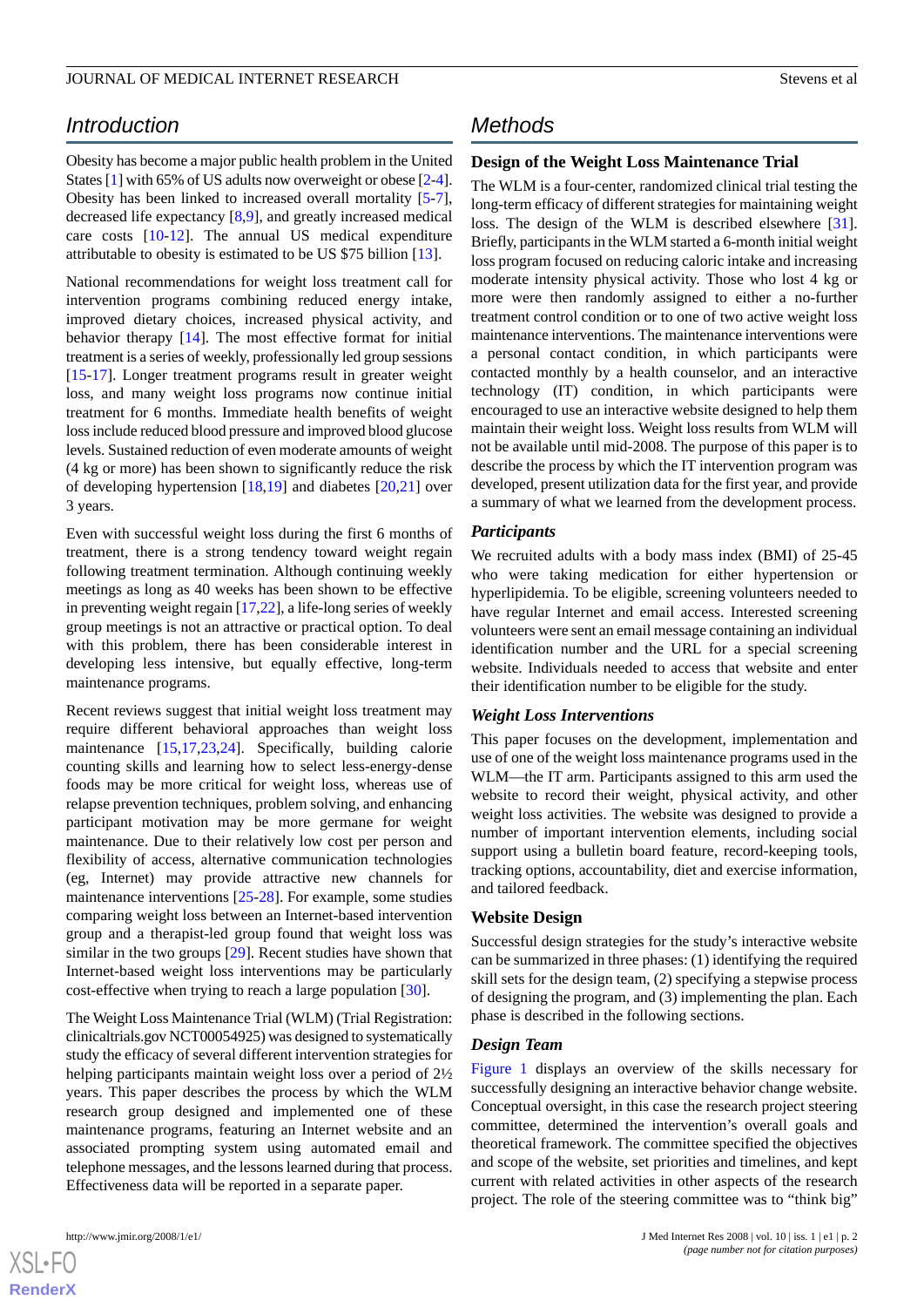and provide scientific and conceptual guidance, but not to manage the project's day-to-day implementation. Oversight decisions set the course for website design and, once determined, can be costly to reverse. The plans made by this group are "big

<span id="page-2-0"></span>Figure 1. Overview of website design team; spheres and domains

picture" decisions, and documentation of these decisions is critical to the forward progress of website design. Allowing form and function details to distract this group can be a major pitfall.



WLM steering committee members included the principal investigators from a variety of specialty areas including psychology, cardiovascular health, epidemiology, nutrition, and clinical medicine. The theoretical framework chosen for this intervention combined self-directed behavior change theory [[32](#page-14-13)[,33](#page-14-14)], social support theory [\[34](#page-14-15)], motivational interviewing [[35\]](#page-14-16), and the transtheoretical stages of change model [\[36](#page-14-17)].

In addition to determining the intervention's theoretical framework, the steering committee specified the overall objectives and scope of the website. They balanced the targeted outcome (in this case, using the website to maintain behaviors

that promote maintenance of weight loss) with the available resources and the timeline for product development. Participants randomized to the maintenance phase of WLM had already achieved a minimum weight loss of 4 kg during a 20-session series of weekly group meetings. Thus, the website was designed for knowledgeable and successful participants with some experience in the application of behavior change techniques. Rather than building a website to prompt initial weight loss, our objective was to build a site to maintain and support existing behavior change habits while helping participants develop new self-management skills. Continued website activity by study participants has been identified as a concern in several website

 $X$ SL•F $C$ **[RenderX](http://www.renderx.com/)**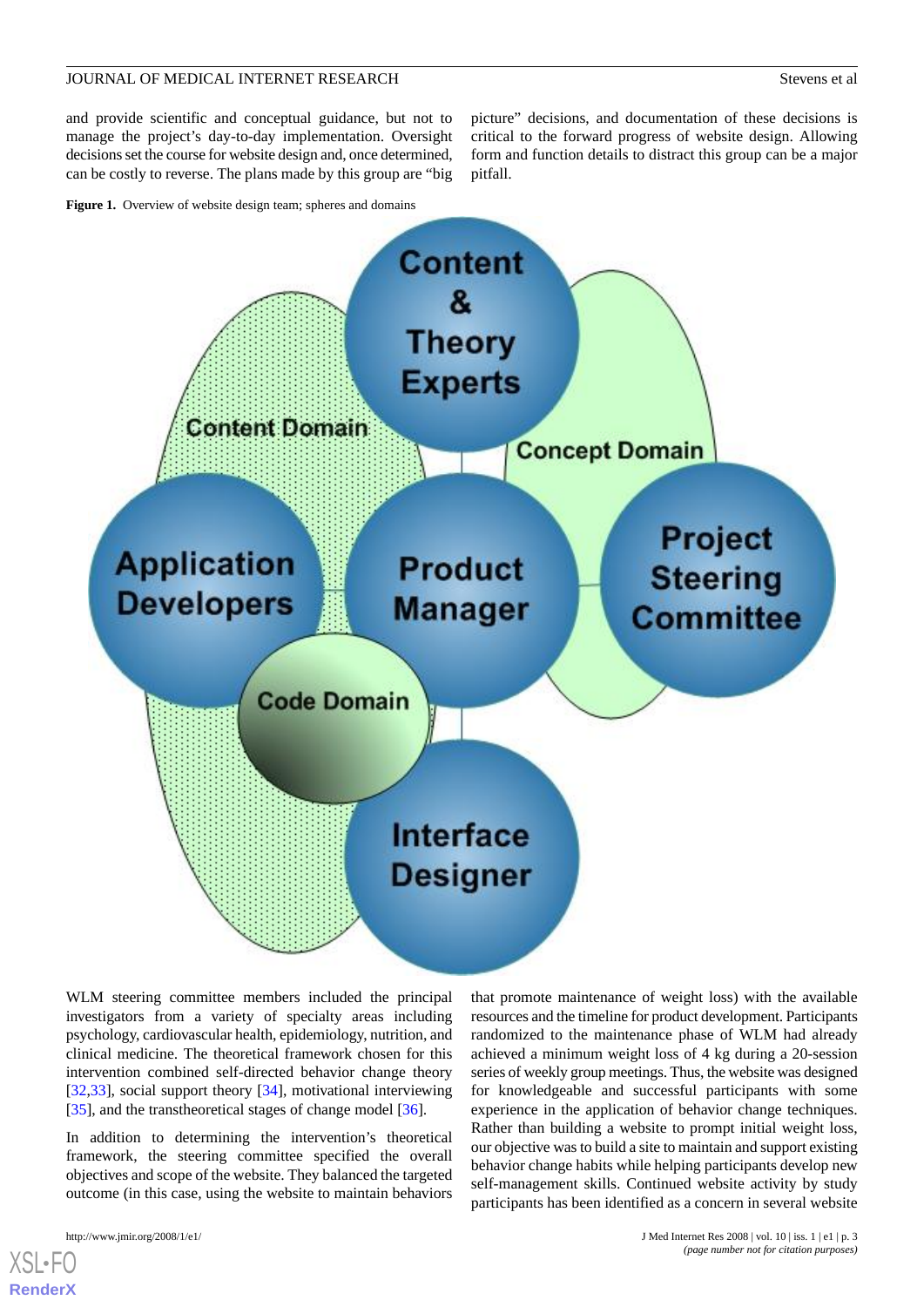intervention studies [\[28](#page-14-9)[,37](#page-14-18)-[39\]](#page-14-19), and keeping participants engaged over a long follow-up period (2½ years) was a key consideration in our design process. Finally, the aspect of social support was highlighted in the website's overall objectives.

<span id="page-3-0"></span>Table 1. Objectives of the WLM interactive behavior change website

- 1. Reinforce existing behavioral self-management strategies
- 2. Facilitate and encourage new self-management skills
- 3. Improve self-efficacy for long-term weight management
- 4. Remain fresh and inviting to encourage regular, long-term contact
- 5. Promote social support among website users

Content and theory experts provide the scientific expertise necessary to translate the overall intervention goals into a website's interactive modules. Content experts for the WLM website included master interventionists with graduate-level training in psychology, health counseling, nutrition, and physical activity. Building on the conceptual work of the research scientists on the steering committee, content and theory experts took the design process to a more detailed level. The input from content and theory experts ensured that the overall objectives were met in ways that were consistent with behavior change principles. The WLM content experts used their experience in conducting in-person weight loss interventions to identify key features of effective counseling sessions. Once identified, these key features were translated into interactive modules. Examples of key counseling features included offering choice, providing feedback, facilitating commitments to goals and plans, and minimizing the role of information while maximizing the importance of self-management. This group also determined strategies for implementing website modules that focused on key weight management behaviors (ie, encouraging participants to weigh themselves at least weekly). Weight entry was a "gatekeeper" to the home page. If a participant did not enter a weight upon log-in, the system directed the participant to the weight entry screen, leaving all other features disabled until a

Social support has been identified as a major supportive tool for continued behavior change [[32](#page-14-13)[,34](#page-14-15)]. [Table 1](#page-3-0) specifies the objectives of the WLM website.

weight was entered. In a face-to-face counseling session for weight maintenance, there is a clear expectation that a weight will be taken and discussed during the visit, and this pattern was used during the 20-week initial weight loss program in WLM. Thus, requiring entry of weight at least weekly was not expected to be a barrier to website use. Making additional data entry requirements, however, was seen as a potential barrier for frequent website use.

The content experts translated the intervention's objectives into specific plans and supplied most of the site content. The same background and skills needed to write an in-person curriculum are also needed when developing scripts for the interactive modules, but the automated systems have some constraints. For example, an in-person counseling session may be free flowing and touch on a variety of related and nonrelated issues before getting to the key counseling steps that move the participant toward a specific goal and action plan. Content for an interactive module, in contrast, must be at least conceived in a stepwise fashion. Because lifestyle change intervention counseling is an inherently iterative and tailored experience for both the counselor and the participant, developing and documenting content for use in an automated module is a challenge. See [Table](#page-3-1) [2](#page-3-1) for the steps used to develop interactive modules.

<span id="page-3-1"></span>**Table 2.** Development of interactive modules

| <b>Step</b>                    | <b>Participant Task</b>                                          |  |
|--------------------------------|------------------------------------------------------------------|--|
| 1 Assess the situation         | Identify the desired behavior change                             |  |
| 2 Define the problem           | Chose from a list of possible barriers                           |  |
| 3 Determine a strategy         | Decide on the best next step                                     |  |
| 4 Create a plan                | Select one or more specific actions                              |  |
| 5 Summarize and plan follow-up | Review a comprehensive plan and select a follow-up reminder date |  |

The interface design specialists are the main contributors to the website's look and feel. They also establish user functionality guidelines to be applied consistently throughout the website. The consultative and programming knowledge contributed by a user interface design expert is highly valuable and cannot be overlooked as an essential component of effective website design. A well-conceived module, based in sound behavior change theory and written with intensely rich content, will be of no value if the user's experience is not considered during the design phase. Designing for a successful user experience considers details such as font style and size, balance of graphic

and text, minimizing the "clicks" necessary to get to a desired place, and creating intuitive ways to navigate while simultaneously designing for wide variations in user hardware, software, and Internet service provider (ISP) limitations.

The application developers bring technical expertise unmatched by any other discipline. This role, simply stated, cannot be done by anyone but a skilled website developer. The developer group writes the website functionality code under the direction of the content experts. A labyrinth of behind-the-scenes systems support what appear to be simple modules. Multiple layers of

[XSL](http://www.w3.org/Style/XSL)•FO **[RenderX](http://www.renderx.com/)**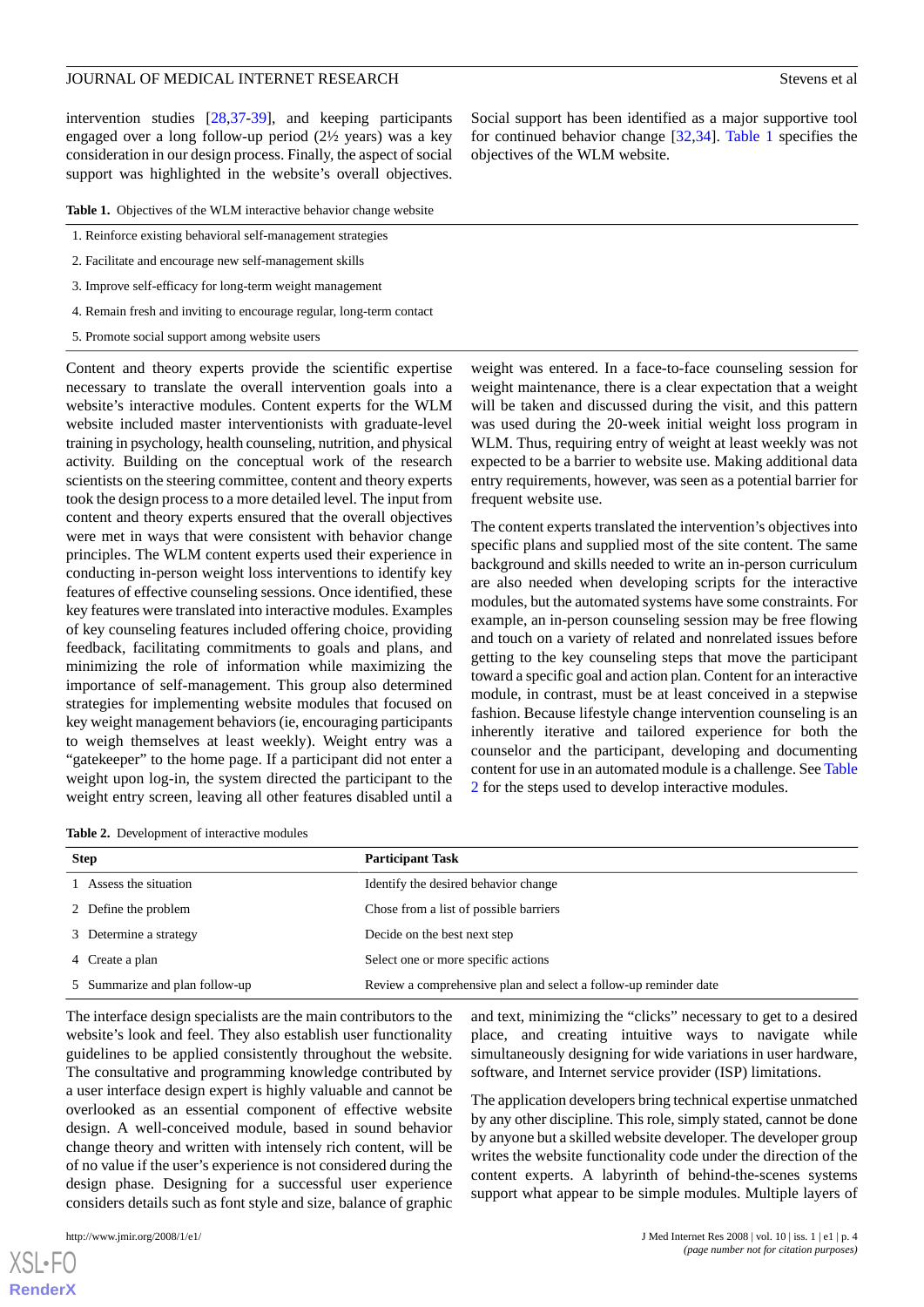system checks, error reports, data logging, and security measures exist within the programming of an interactive module, much of which is never seen by the larger design team or by website users.

The product manager serves as the communications hub for the design team and coordinates the entire design effort. As an indispensable member of the design team, the product manager must possess a variety of diverse skills and interests. Our experience developing the WLM website provided invaluable insights into the skills required for successful product management. These skills include the ability to contribute to conceptual oversight conversations while also being technically proficient to manage and evaluate minute details. The product manager must be skilled enough in each design team group to translate ideas effectively between groups. Additionally, the product manager must have the authority to make and finalize decisions. In our case, it was very helpful that the product manager (Funk) was also a content expert.

As with all teams, the groups of the website design team are interdependent. Whereas certain groups may interact frequently, others may interact only rarely. The "concept" domain (see [Figure 1\)](#page-2-0) includes the content and theory experts and the research scientists on the steering committee. A second domain, the "content" domain, includes the content and theory experts, applications developers, and user interface experts. A third "code" domain includes programmers and interface design experts. The product manager is a member of all domains. Other than the product manager's bridging work, the workings of the concept domain need not intersect with the roles and functions of the content and code domains. This is where the role of a product manager becomes essential. The product manager forms the bridge between the high-level overviews from the concept domain to the much more detailed, linear, and literal language used in the coding domain. Too much interaction between nonconnected domains can lead to confusion, rework, and possible team dissatisfaction. The product manager keeps the boundaries clear between domains and facilitates communication between the groups.

### *Design Process*

The second phase of successful website design involves a clearly communicated stepwise process that outlines the development pathway of each interactive module. The design process described here assumes that the final website product is a unified collection of individually developed modules. The product manager maintains an ongoing record of each module's progress (outlined in [Figure 2](#page-5-0)). There are several key factors involved in successfully moving through the website development process. The concept design step requires a written purpose that provides a "compass" for future design considerations.

The development of a paper prototype is an equally important design step. Despite the tediousness of drawing out the "what if" scenario for every possible pathway, the paper prototype process is essential for efficient work. We learned that easily modified paper prototypes highlight unresolved problems before expensive programming time has been invested. Finally, delaying program coding until final approval of the use case (the detailed programming specifications) is imperative. Our experience developing this website taught us that programmers code exactly according to specifications. The more specific the use case, the more likely the product will be what the originators envisioned. We instituted a "sign off" step whereby the product manager signed off on the use case document prior to any programming. We believe this step helped to minimize rework by holding the originators accountable to their specifications.

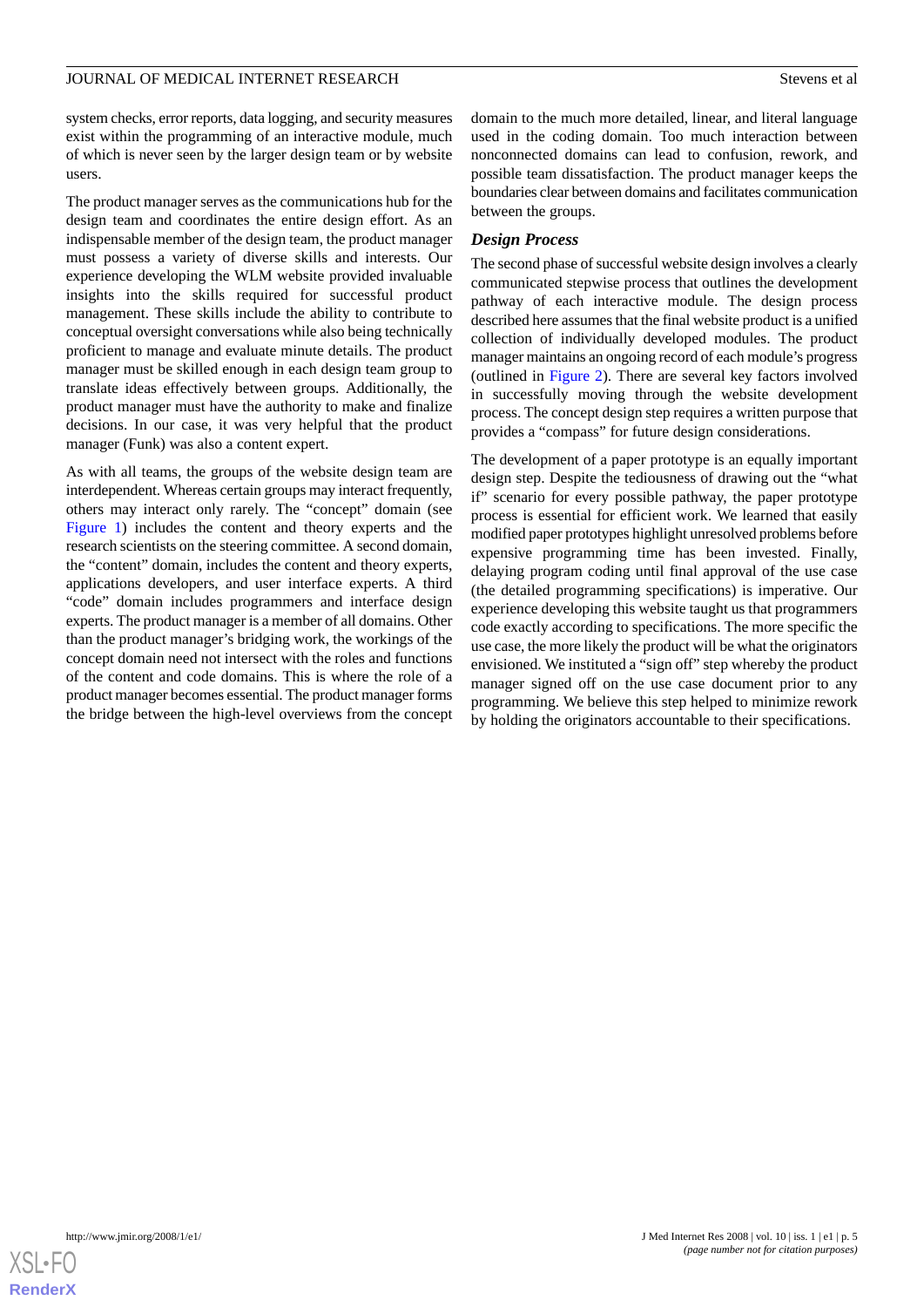<span id="page-5-0"></span>**Figure 2.** Steps in the website development process



### *Design Implementation*

The WLM website's key interactive features include social support, self-monitoring, written guidelines for diet and physical activity, links to appropriate websites, supportive tools for behavior change, check-in accountability, tailored reinforcement messages, and problem solving and relapse prevention training. An overview of the key interactive features is shown in [Figure](#page-6-0) [3.](#page-6-0) Our implementation plan included 3 months of beta testing. We received feedback from 44 pilot participants as well as project staff. Feedback included comments posted on the beta testing discussion forum using the website bulletin board, emailed comments to the website moderator, and comments solicited by phone. Pilot participants were asked to log in to the website at least weekly and use all the website features. They were not required to meet the study eligibility criteria; however, many used the site to help with their own personal weight control. Our main feedback objective was to understand the user experience and what would enhance utilization of the website features.

A typical log-in experience included a tailored welcome message and the option to enter weight and diet information before proceeding to the home page. At the home page, participants could choose to engage in any number of the interactive features listed in [Figure 3](#page-6-0) or to log out. Given the website's interactive nature and the intervention goal of weekly use for a 2½-year follow-up period, we learned from the beta testers that an individualized orientation to the website was much more likely to ensure user confidence and repeat log-ins than simply providing a website address and written instructions for use. Therefore, we instituted a participant orientation visit as part of our intervention protocol. Each participant was trained to use the website during an individual visit with a WLM staff interventionist. This training included an account setup during which the participant chose a display name, a first time check-in that demonstrated the usual weekly check-in expectations, and time to practise navigating the different features of the website, including an opportunity to post a message on the bulletin board. While the WLM participants had to pass a simple screening test for Internet access (receiving an email and visiting a special screening website), interventionists were trained to watch for specific technical barriers and to counsel accordingly during



[XSL](http://www.w3.org/Style/XSL)•FO **[RenderX](http://www.renderx.com/)**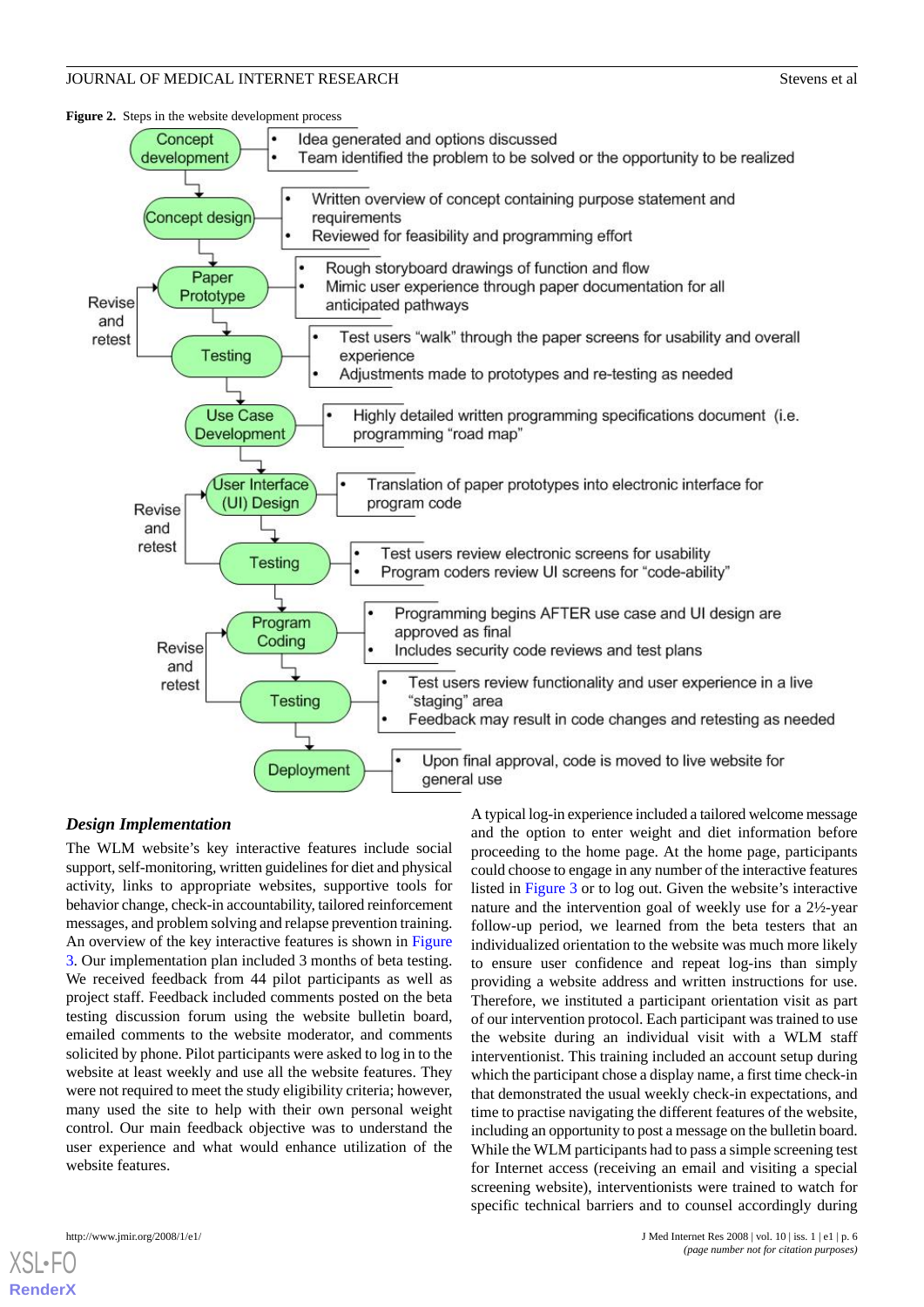the orientation. Sample screenshots of the website home page and participant's goal setting page are shown in [Figure 4](#page-7-0) and

[Figure 5,](#page-8-0) respectively. For a full overview of the WLM website screens, see the Multimedia Appendix.

<span id="page-6-0"></span>



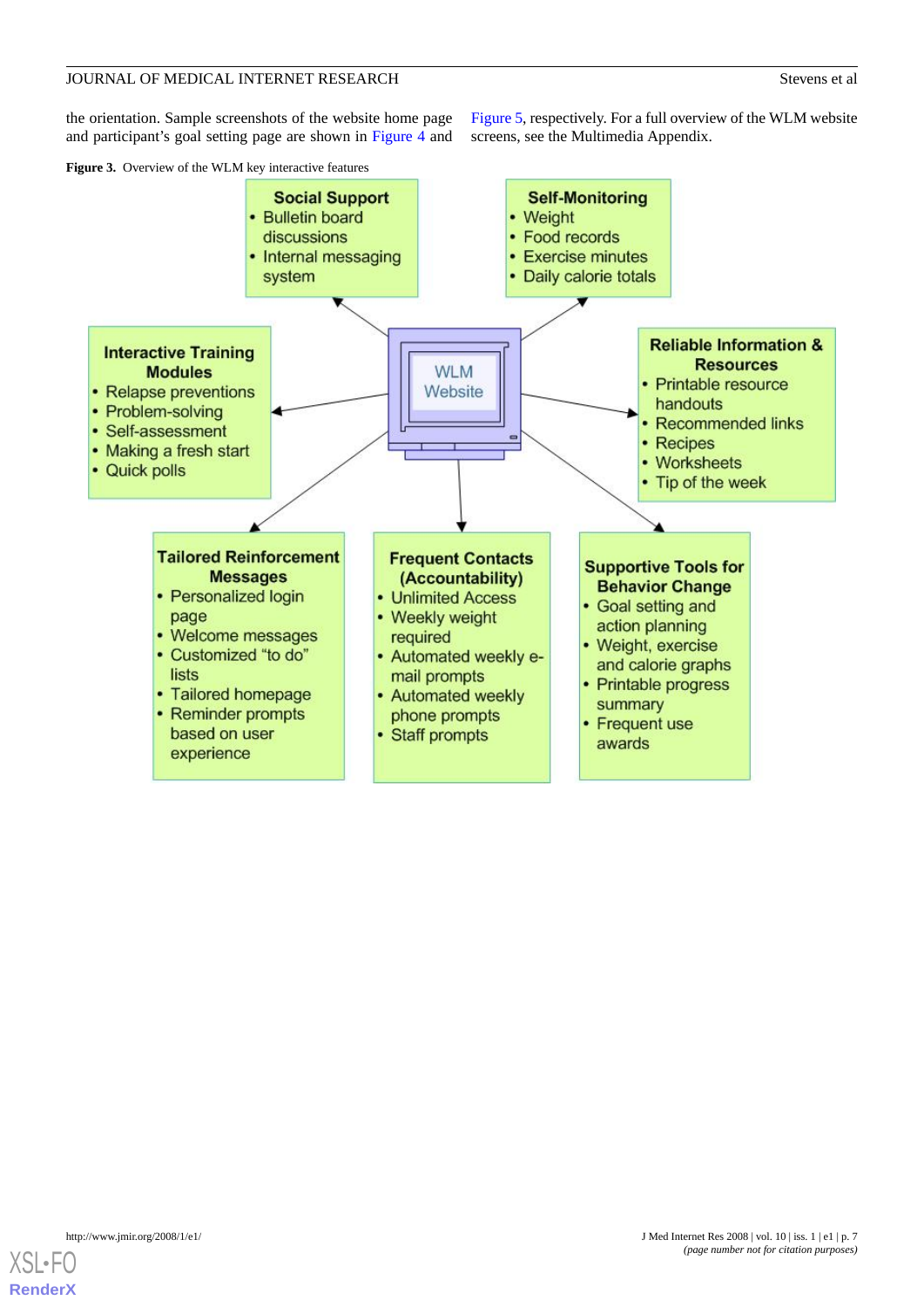### <span id="page-7-0"></span>**Figure 4.** Sample screenshot of the website home page



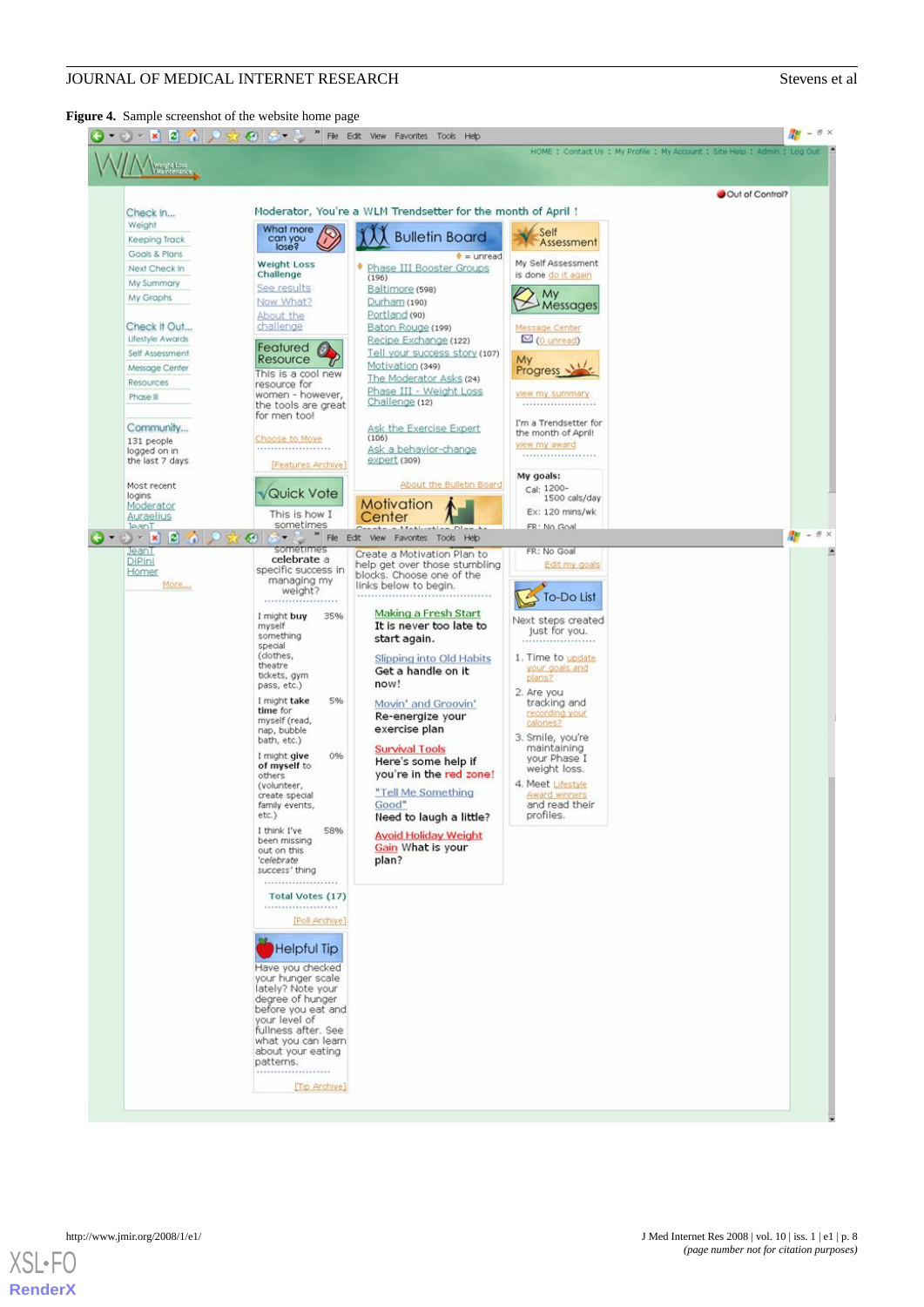### <span id="page-8-0"></span>**Figure 5.** Sample screenshot of a participant's goal setting page



### **Prompting Use**

Our weight loss maintenance program included an automated reminder system that prompted participants to return to the website if they missed their check-in date. An overview of the reminder system is shown in [Figure 6](#page-9-0). Specifically, if a participant had not logged on to the website on or before their next weekly check-in date, an automated email reminder was sent. Those participants who did not log on to the website within 1 week were sent a second email message prompt. Both email prompts were personalized, written in the spirit of motivational enhancement counseling (offering choice rather than instruction or advice), and contained a direct link to the website. If

participants did not log on to the website within 1 week of the second email prompt, we employed automated telephone technology. This phone message was personalized and encouraged the participant to return to the website. A second automated telephone message was sent if the participant did not log in within 1 week of the first automated call. The system made every attempt to deliver the automated phone message, including multiple tries if the line was busy or hang-ups occurred. If there was no log-in response to the email and telephone automated prompts, a staff member called the participant. This individual effort continued until either the participant logged on to the website or the study ended.

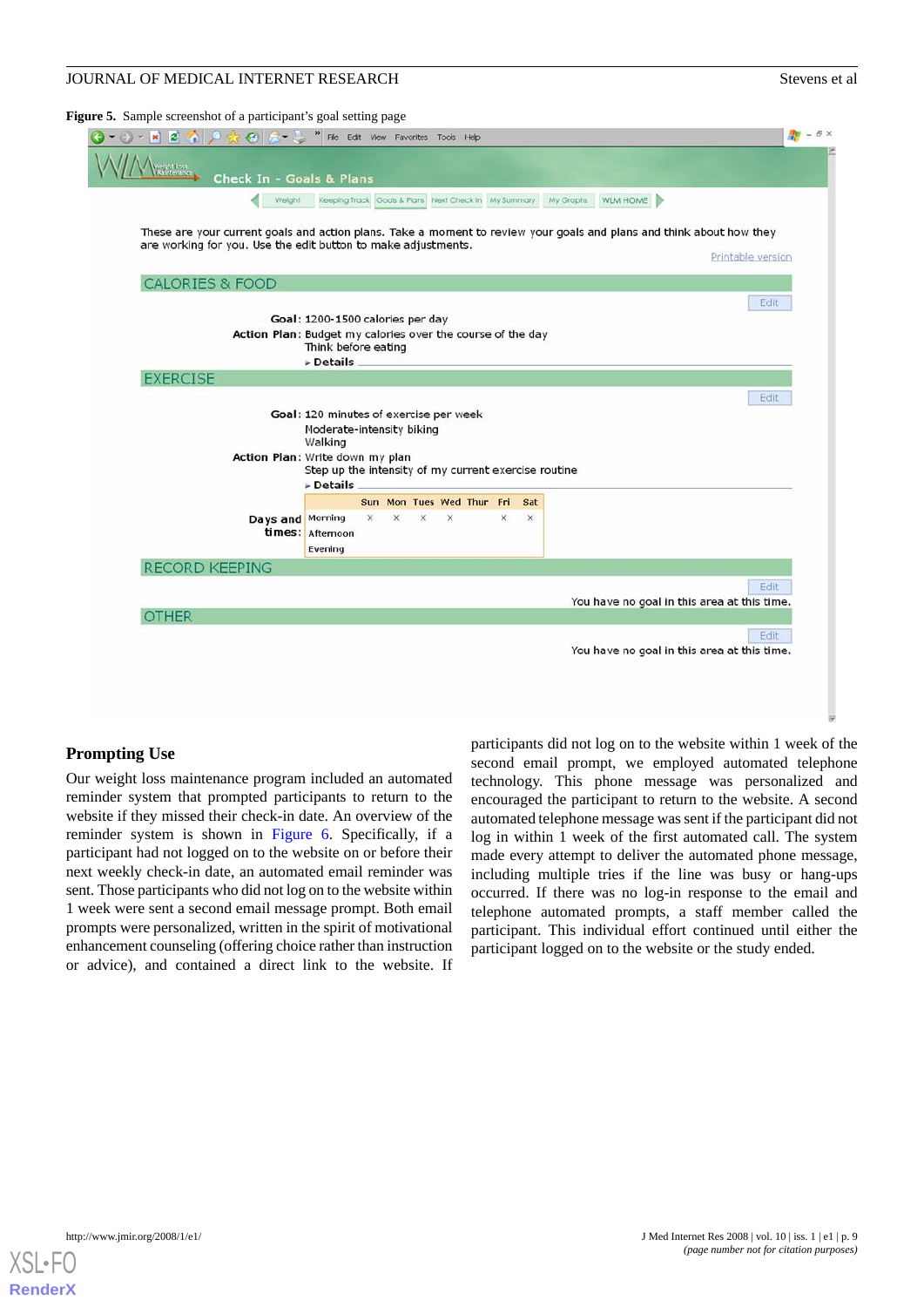<span id="page-9-0"></span>Figure 6. Overview of automated prompt system





**[RenderX](http://www.renderx.com/)**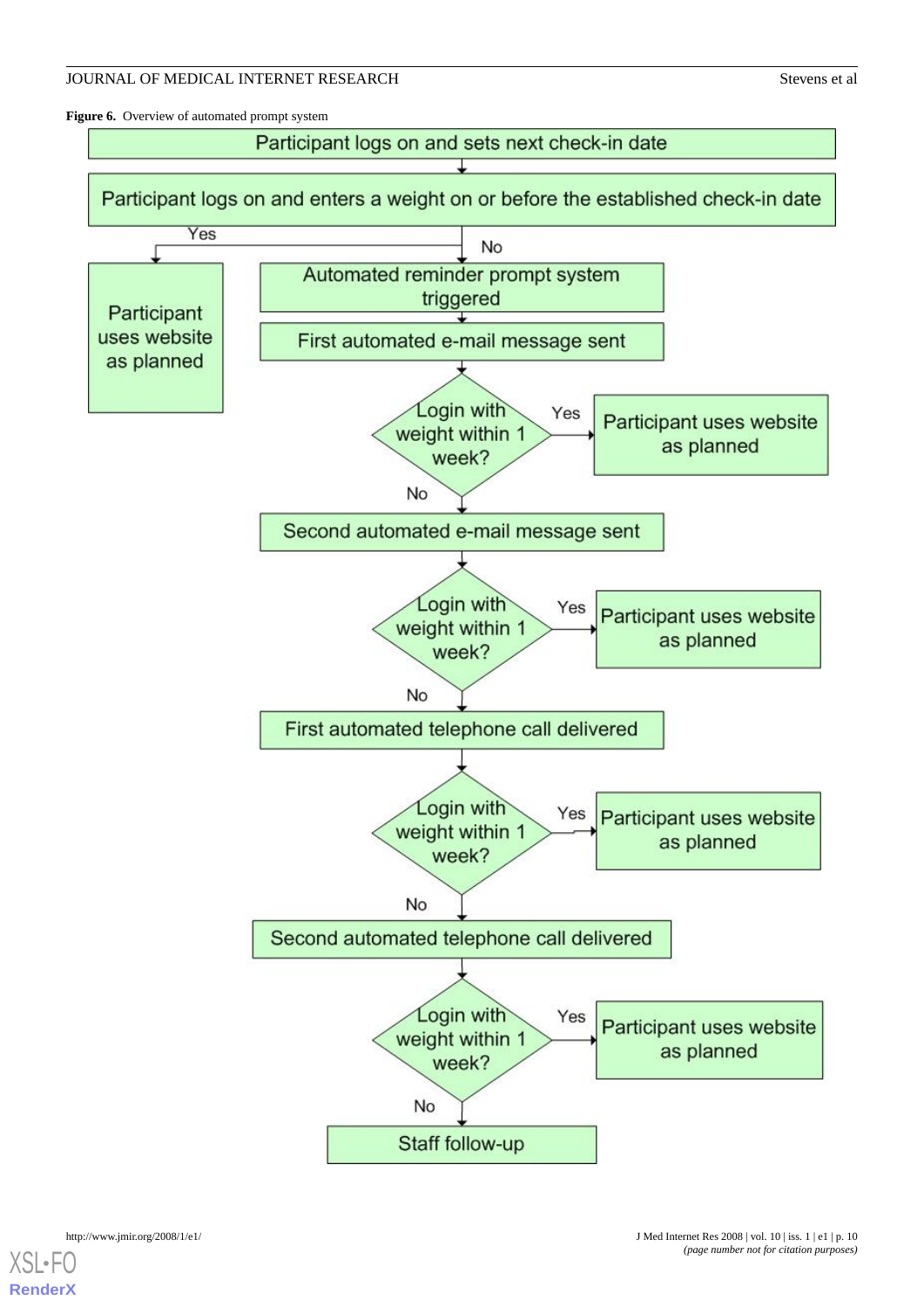## *Results*

[Table 3](#page-10-0) shows the characteristics of the 348 WLM participants assigned to the IT arm of the trial; 63% were female and 38%

<span id="page-10-0"></span>**Table 3.** WLM IT participant characteristics  $(N = 348)$ 

were African American. The mean age was 56 years, and the mean BMI at the start of the initial weight loss intervention was 34. IT participants lost a mean of 9 kg during the initial weight loss treatment.

| Mean age (years)                 | 56 |
|----------------------------------|----|
| % female                         | 63 |
| % African American               | 38 |
| Mean BMI at start of phase I     | 34 |
| Mean weight loss in phase I (kg) | 9  |

Weight loss data from the trial will not be available until mid-2008, but preliminary data on website use during the first year following randomization are presented here. During the first year, active website use (defined as at least one log-in per month) remained high, with over 80% of the participants still

using the website in month 12 ([Figure 7\)](#page-11-0). In other words, approximately 20% of participants were no longer active users of the website after 12 months of the intervention. Furthermore, during the first 52 weeks, participants averaged 35 weeks with at least one log-in.

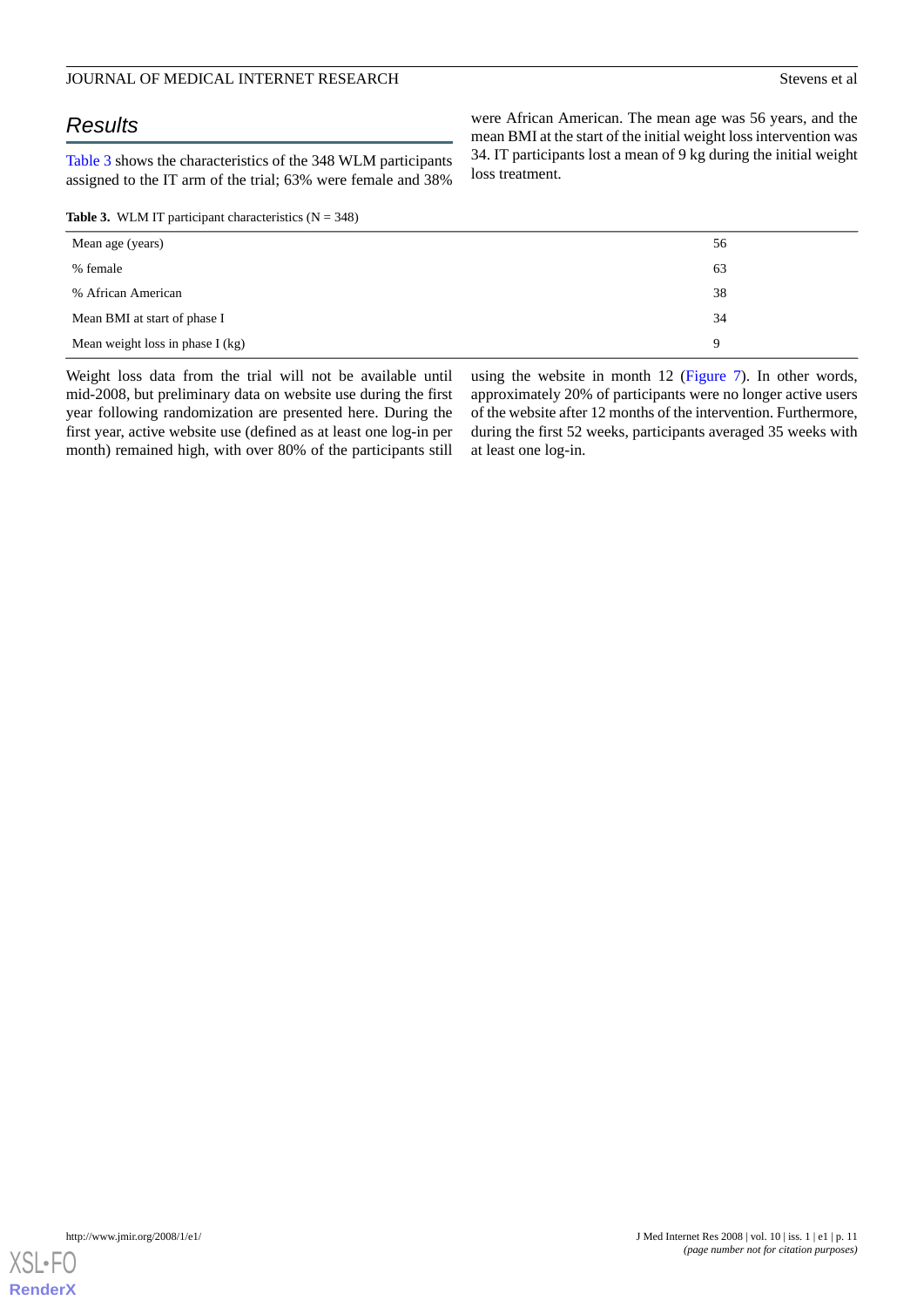### JOURNAL OF MEDICAL INTERNET RESEARCH Stevens et al.

<span id="page-11-0"></span>Figure 7. Percent of participants with at least one log-in per month



[Table 4](#page-12-0) shows the cumulative percentage of log-ins occurring as a result of the automated reminder prompt system: 86.4% of the first weekly email prompts resulted in the participant logging in to the website within 1 week, and 56.7% of the second email

prompts resulted in a log-in within 1 week. Overall, the escalating series of email and automated telephone calls effectively prompted participants to return to the website in 97.3% of cases.

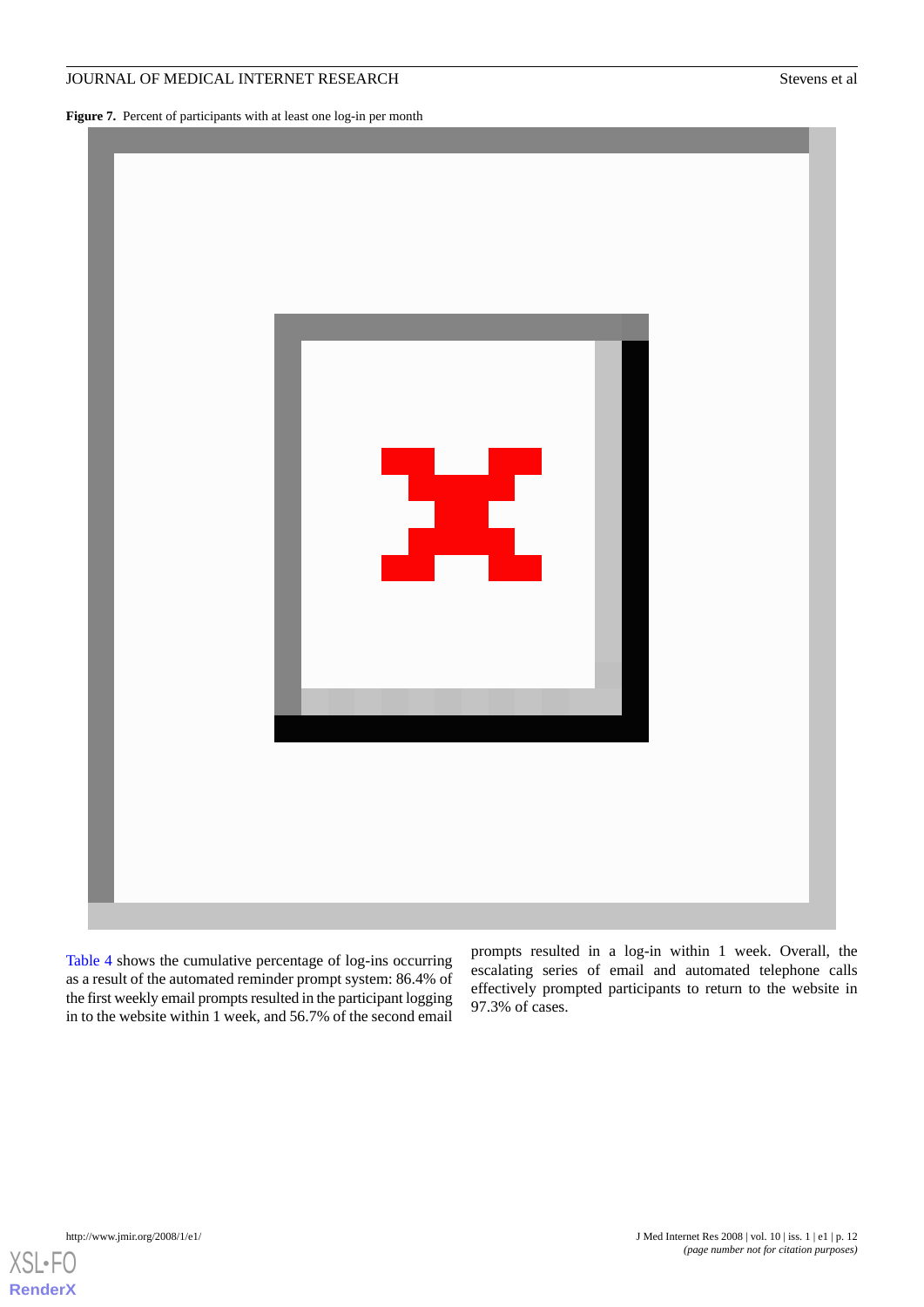<span id="page-12-0"></span>**Table 4.** Log-ins as a result of the automated prompts (first 12 months)

| Prompt              | No.  | Logged In After Prompt $(\% )$ | <b>Cumulative Percent</b> |
|---------------------|------|--------------------------------|---------------------------|
| 1st auto email      | 9372 | 86.4                           | 86.4                      |
| 2nd auto email      | 1278 | 56.7                           | 94.1                      |
| 1st auto phone call | 554  | 36.8                           | 96.3                      |
| 2nd auto phone call | 350  | 26.9                           | 97.3                      |
| Staff phone call    | 256  | 64.8                           | 99.0                      |
| Never responded     | 90   | $\overline{0}$                 | 100.0                     |

## *Discussion*

Behavior change websites not only offer lower cost per participant than face-to-face contacts with counselors, but also hold promise as an unexplored new mechanism for supporting long-term behavior change. Our experience developing the WLM behavior change website shows that high rates of use can be maintained for at least 1 year. Participation in this study was much greater than in some other long-term behavioral interventions [\[40-](#page-14-20)[42\]](#page-15-0), but similar to that seen in the Stop-Regain trial [\[43](#page-15-1)].

We have identified several major lessons from our experience developing and implementing the WLM interactive website. First, it is essential to specify the theoretical foundation of the intervention program and the website objectives early in the design process. Website design does not iterate the same way as development of in-person, counseling-based interventions. Making clear decisions about intervention objectives and abiding by them during the design process helps eliminate costly rework.

Our second key learning was that detailed paper prototypes and specification documents should always precede programming. While the design team may want to jump directly to screenshots before the logic has been thoroughly outlined, the results tend to be better if they wait for the paper prototyping to be completed. In the WLM, we called paper prototype meetings "wall meetings" because hours were spent taping freehand paper "screens" to the wall and determining the outcome of every link. These wall meetings resulted in many modifications and intervention improvements that would have been difficult during later stages in the development process. The final set of freehand paper screens was also very useful when writing the detailed specifications (use case) for the programmer.

A final key learning was to not underestimate the essential role of a product manager. To have all groups doing what they do best requires a central team member to intersect with each group. We believe that the product manager must be able to manage in all three domains (concept, content, and code) to ensure an effective website design process. The product manager helps to keep the development team working toward a common goal while serving as a translator for those working at different levels of detail.

Additionally, we gained insight into participant use of an interactive website and what is required to keep participants engaged. Based on preliminary "hit" counts (data not shown), interactive features like the weight entry form and the bulletin

 $X$ SL•F $O$ **[RenderX](http://www.renderx.com/)** board discussion appeared to be most popular. We were concerned that a website intervention would have problems maintaining the interest of participants for long-term follow-up. We found, however, that a high rate of participation can be achieved for at least 12 months with an interactive website. The automated email and telephone reminders were quite effective in prompting regular use of the website for at least 1 year. In an 8-week, stage-based physical activity website intervention, Leslie et al [[39\]](#page-14-19) determined that emails prompted return visits to a website (77% returned after email prompts), but that the same emails were not helpful for encouraging new users to visit for the first time. In contrast to the Leslie et al study, participants in WLM were initially oriented to the website through a 1-hour individual visit with an interventionist. Personalized website orientation may be a critical factor in the effectiveness of subsequent email prompts that encourage returning to the website. Another study [\[44\]](#page-15-2) reported that well-constructed email messages can have a beneficial effect on diet and exercise health behaviors. The authors suggest, however, that the email messages may need further tailoring and grounding in health behavior change theory to strengthen their potential. The WLM email prompts were customized to the individual user, easy to read, provided choice rather than advice, and included a link for easy access to the WLM website. These factors were potentially positive contributors to the effectiveness of our email prompts. We were initially concerned about the number and frequency of email reminders sent to study participants. We only sent email prompts when the participant met the specified criteria of not logging on to the website within 1 week of the last log-in. However, during the first 6 months of the intervention, 83% of participants received a weekly email prompt to log on to the website, providing us with two important lessons: (1) participants are not bothered by reminders to return to the website, and (2) in general, participants do not set up outside reminders to log in, but simply wait to be prompted.

Finally, it is important to note the current limitations of Web-based programs. Developers of behavior change websites must be prepared to continually update the product and limit the use of available technologies in consideration of bandwidth limitations. Danaher et al [\[45](#page-15-3)] urge developers to consider the bandwidth necessary to operate rich-media websites as a possible barrier to participant use. User frustration resulting from long page downloads presents a near terminal problem for researchers looking to test behavioral website use. Therefore, we limited the bandwidth requirements of the WLM website to accommodate those with limited bandwidth. For this reason, the WLM website is devoid of photos, moving text, video clips,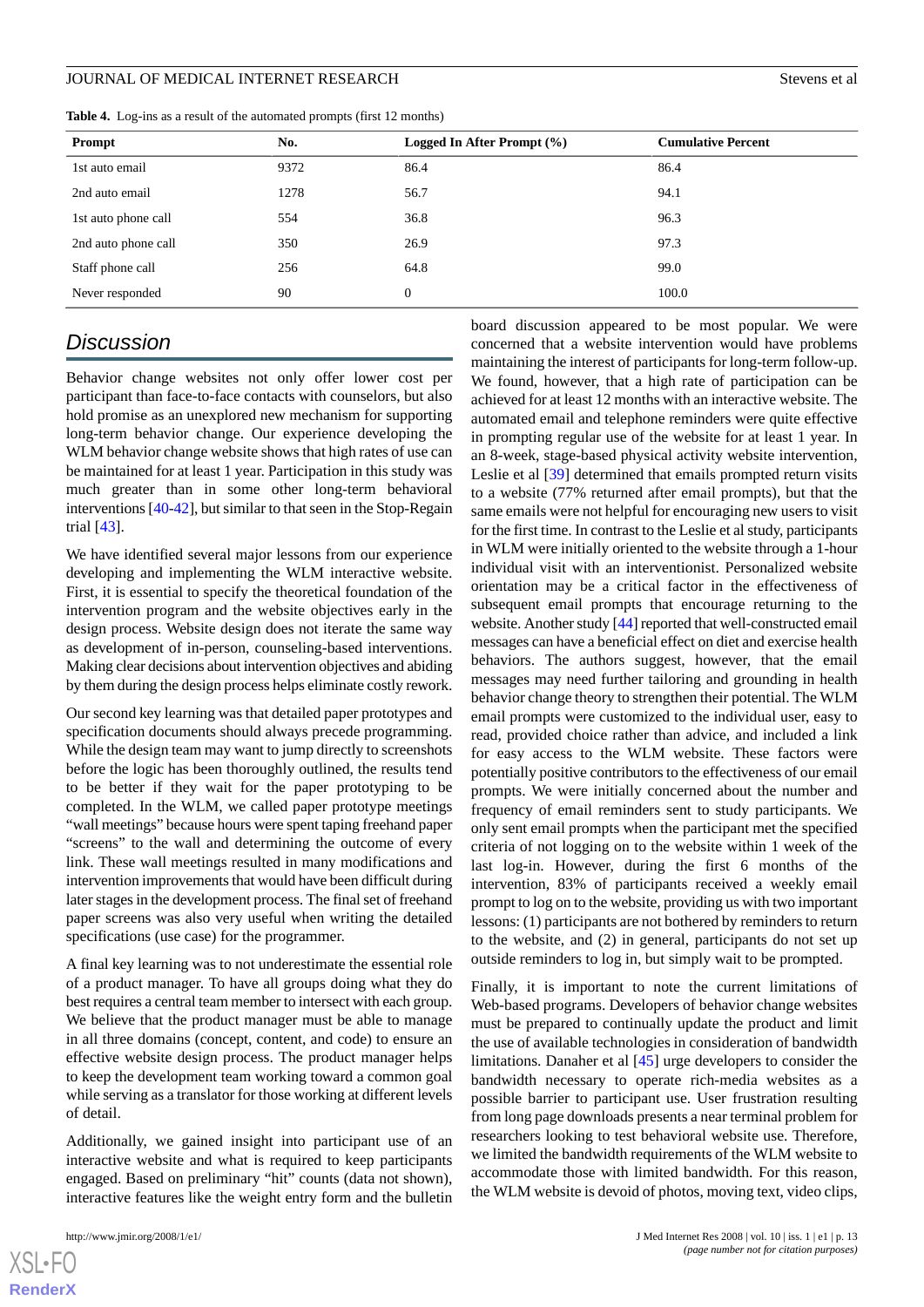and music. Also acknowledged by Danaher et al [[45\]](#page-15-3), the scalability of a behavior change website must be considered at the time of development. The capacity of a website to "grow" beyond its current capacity is an essential consideration.

Given our study timeline, we developed and implemented this website in 12 months. Looking back on our experience, additional development time would have been beneficial in three key processes: (1) at least 6 months of general beta testing

(we had 3 months), (2) an even richer understanding of the user experience from the pilot participants (ie, periodic individual interviews to understand how/if the user experience evolved over time), and (3) additional opportunities to test multiple prompting strategies for encouraging participants to continue using the site. Even without such additional development time, use of this website remained high throughout the first year, with over 80% of the participants continuing to be active users during the 12th month.

### **Acknowledgments**

This study was supported by National Heart, Lung, and Blood Institute grants 5-U01 HL68920, 5-U01 HL68734, 5-U01 HL68676, 5-U01 HL68790, and 5- HL68955.

### **Conflicts of Interest**

None declared.

### **Multimedia Appendix**

Sample screenshots of the WLM interactive website

<span id="page-13-0"></span>[[PPT file \(MS Powerpoint\), 3 MB-Multimedia Appendix\]](https://jmir.org/api/download?alt_name=jmir_v10i1e1_app1.ppt&filename=59f8252c705aee1ce32061e42611d4ac.ppt)

### <span id="page-13-1"></span>**References**

- 1. Mokdad AH, Ford ES, Bowman BA, Dietz WH, Vinicor F, Bales VS, et al. Prevalence of obesity, diabetes, and obesity-related health risk factors, 2001. JAMA 2003 Jan 1;289(1):76-79 [[FREE Full text\]](http://jama.ama-assn.org/cgi/pmidlookup?view=long&pmid=12503980) [Medline: [12503980](http://www.ncbi.nlm.nih.gov/entrez/query.fcgi?cmd=Retrieve&db=PubMed&list_uids=12503980&dopt=Abstract)] [doi: [10.1001/jama.289.1.76\]](http://dx.doi.org/10.1001/jama.289.1.76)
- 2. Ogden CL, Carroll MD, Curtin LR, McDowell MA, Tabak CJ, Flegal KM. Prevalence of overweight and obesity in the United States, 1999-2004. JAMA 2006 Apr 5;295(13):1549-1555 [\[FREE Full text\]](http://jama.ama-assn.org/cgi/pmidlookup?view=long&pmid=16595758) [Medline: [16595758\]](http://www.ncbi.nlm.nih.gov/entrez/query.fcgi?cmd=Retrieve&db=PubMed&list_uids=16595758&dopt=Abstract) [doi: [10.1001/jama.295.13.1549\]](http://dx.doi.org/10.1001/jama.295.13.1549)
- <span id="page-13-3"></span><span id="page-13-2"></span>3. Wang Y, Beydoun MA. The obesity epidemic in the United States--gender, age, socioeconomic, racial/ethnic, and geographic characteristics: a systematic review and meta-regression analysis. Epidemiol Rev 2007;29(1):6-28. [Medline: [17510091](http://www.ncbi.nlm.nih.gov/entrez/query.fcgi?cmd=Retrieve&db=PubMed&list_uids=17510091&dopt=Abstract)] [doi: [10.1093/epirev/mxm007](http://dx.doi.org/10.1093/epirev/mxm007)]
- 4. Blanck HM, Dietz WH, Galuska DA, et al. State-specific prevalence of obesity among adults United States 2005. MMWR Morb Mortal Wkly Rep 2006;55:985-988.
- <span id="page-13-4"></span>5. Seidell JC, Visscher TL, Hoogeveen RT. Overweight and obesity in the mortality rate data: current evidence and research issues. Med Sci Sports Exerc 1999 Nov;31(11 Suppl):S597-S601. [Medline: [10593534](http://www.ncbi.nlm.nih.gov/entrez/query.fcgi?cmd=Retrieve&db=PubMed&list_uids=10593534&dopt=Abstract)]
- <span id="page-13-5"></span>6. Allison DB, Fontaine KR, Manson JE, Stevens J, VanItallie TB. Annual deaths attributable to obesity in the United States. JAMA 1999 Oct 27;282(16):1530-1538 [[FREE Full text\]](http://jama.ama-assn.org/cgi/pmidlookup?view=long&pmid=10546692) [Medline: [10546692\]](http://www.ncbi.nlm.nih.gov/entrez/query.fcgi?cmd=Retrieve&db=PubMed&list_uids=10546692&dopt=Abstract) [doi: [10.1001/jama.282.16.1530](http://dx.doi.org/10.1001/jama.282.16.1530)]
- <span id="page-13-6"></span>7. Fontaine KR, Redden DT, Wang C, Westfall AO, Allison DB. Years of life lost due to obesity. JAMA 2003 Jan 8;289(2):187-193 [[FREE Full text](http://jama.ama-assn.org/cgi/pmidlookup?view=long&pmid=12517229)] [Medline: [12517229](http://www.ncbi.nlm.nih.gov/entrez/query.fcgi?cmd=Retrieve&db=PubMed&list_uids=12517229&dopt=Abstract)] [doi: [10.1001/jama.289.2.187\]](http://dx.doi.org/10.1001/jama.289.2.187)
- <span id="page-13-7"></span>8. Olshansky SJ, Passaro DJ, Hershow RC, Layden J, Carnes BA, Brody J, et al. A potential decline in life expectancy in the United States in the 21st century. N Engl J Med 2005 Mar 17;352(11):1138-1145. [Medline: [15784668\]](http://www.ncbi.nlm.nih.gov/entrez/query.fcgi?cmd=Retrieve&db=PubMed&list_uids=15784668&dopt=Abstract) [doi: [10.1056/NEJMsr043743](http://dx.doi.org/10.1056/NEJMsr043743)]
- <span id="page-13-8"></span>9. Haslam DW, James WPT. Obesity. Lancet 2005 Oct 1;366(9492):1197-1209. [Medline: [16198769](http://www.ncbi.nlm.nih.gov/entrez/query.fcgi?cmd=Retrieve&db=PubMed&list_uids=16198769&dopt=Abstract)] [doi: [10.1016/S0140-6736\(05\)67483-1\]](http://dx.doi.org/10.1016/S0140-6736(05)67483-1)
- <span id="page-13-9"></span>10. Allison DB, Zannolli R, Narayan KM. The direct health care costs of obesity in the United States. Am J Public Health 1999 Aug;89(8):1194-1199 [\[FREE Full text](http://www.pubmedcentral.nih.gov/articlerender.fcgi?tool=pubmed&pubmedid=10432905)] [Medline: [10432905](http://www.ncbi.nlm.nih.gov/entrez/query.fcgi?cmd=Retrieve&db=PubMed&list_uids=10432905&dopt=Abstract)]
- <span id="page-13-10"></span>11. Thompson D, Brown JB, Nichols GA, Elmer PJ, Oster G. Body mass index and future healthcare costs: a retrospective cohort study. Obes Res 2001 Mar;9(3):210-218 [[FREE Full text](http://www.obesityresearch.org/cgi/pmidlookup?view=long&pmid=11323447)] [Medline: [11323447\]](http://www.ncbi.nlm.nih.gov/entrez/query.fcgi?cmd=Retrieve&db=PubMed&list_uids=11323447&dopt=Abstract)
- <span id="page-13-11"></span>12. Musich S, Lu C, McDonald T, Campagne LJ, Edington DW. Association of additional health risks on medical charges and prevalence of diabetes within body mass index categories. Am J Health Promot 2004;18(3):264-268. [Medline: [14748319](http://www.ncbi.nlm.nih.gov/entrez/query.fcgi?cmd=Retrieve&db=PubMed&list_uids=14748319&dopt=Abstract)]
- 13. Finkelstein EA, Fiebelkorn IC, Wang G. State-level estimates of annual medical expenditures attributable to obesity. Obes Res 2004 Jan;12(1):18-24 [\[FREE Full text\]](http://www.obesityresearch.org/cgi/pmidlookup?view=long&pmid=14742838) [Medline: [14742838](http://www.ncbi.nlm.nih.gov/entrez/query.fcgi?cmd=Retrieve&db=PubMed&list_uids=14742838&dopt=Abstract)]
- 14. ; National Heart, Lung and Blood Institute. Clinical Guidelines on the Identification, Evaluation, and Treatment of Overweight and Obesity in Adults: The Evidence Report. Executive Summary. Washington, DC: US Department of Health and Human Services; 1998.
- 15. Wadden TA, Crerand CE, Brock J. Behavioral treatment of obesity. Psychiatr Clin North Am 2005 Mar;28(1):151-70, ix. [Medline: [15733617](http://www.ncbi.nlm.nih.gov/entrez/query.fcgi?cmd=Retrieve&db=PubMed&list_uids=15733617&dopt=Abstract)] [doi: [10.1016/j.psc.2004.09.008](http://dx.doi.org/10.1016/j.psc.2004.09.008)]

[XSL](http://www.w3.org/Style/XSL)•FO **[RenderX](http://www.renderx.com/)**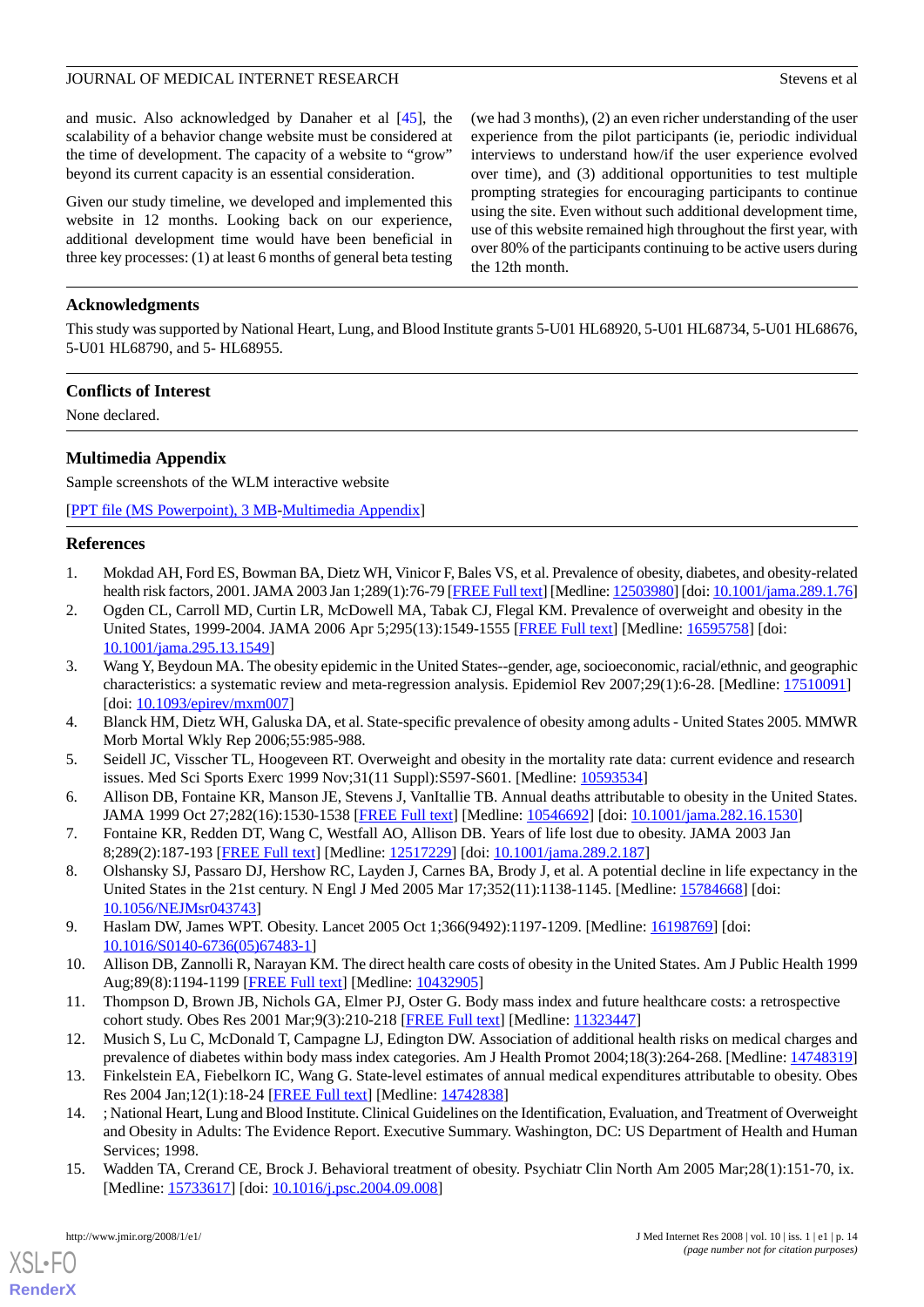- 16. Wing RR, Hill JO. Successful weight loss maintenance. Annu Rev Nutr 2001;21:323-341. [Medline: [11375440\]](http://www.ncbi.nlm.nih.gov/entrez/query.fcgi?cmd=Retrieve&db=PubMed&list_uids=11375440&dopt=Abstract) [doi: [10.1146/annurev.nutr.21.1.323\]](http://dx.doi.org/10.1146/annurev.nutr.21.1.323)
- <span id="page-14-1"></span><span id="page-14-0"></span>17. Wadden TA, Butryn ML, Byrne KJ. Efficacy of lifestyle modification for long-term weight control. Obes Res 2004 Dec;12 Suppl:151S-162S [[FREE Full text](http://www.obesityresearch.org/cgi/pmidlookup?view=long&pmid=15687411)] [Medline: [15687411](http://www.ncbi.nlm.nih.gov/entrez/query.fcgi?cmd=Retrieve&db=PubMed&list_uids=15687411&dopt=Abstract)]
- 18. ; The Trials of Hypertension Prevention Collaborative Research Group. Effects of weight loss and sodium reduction intervention on blood pressure and hypertension incidence in overweight people with high-normal blood pressure. The Trials of Hypertension Prevention, Phase II. Arch Intern Med 1997;157(6):657-667. [doi: [10.1001/archinte.157.6.657](http://dx.doi.org/10.1001/archinte.157.6.657)]
- <span id="page-14-2"></span>19. Stevens VJ, Obarzanek E, Cook NR, Lee IM, Appel LJ, Smith West D, et al; Trials for the Hypertension Prevention Research Group. Long-term weight loss and changes in blood pressure: results of the Trials of Hypertension Prevention, phase II. Ann Intern Med 2001 Jan 2;134(1):1-11 [\[FREE Full text\]](http://www.annals.org/cgi/pmidlookup?view=reprint&pmid=11187414) [Medline: [11187414](http://www.ncbi.nlm.nih.gov/entrez/query.fcgi?cmd=Retrieve&db=PubMed&list_uids=11187414&dopt=Abstract)]
- <span id="page-14-4"></span><span id="page-14-3"></span>20. Appel LJ, Miller ER, Jee SH, Stolzenberg-Solomon R, Lin PH, Erlinger T, et al. Effect of dietary patterns on serum homocysteine: results of a randomized, controlled feeding study. Circulation 2000 Aug 22;102(8):852-857 [\[FREE Full](http://circ.ahajournals.org/cgi/pmidlookup?view=long&pmid=10952952) [text](http://circ.ahajournals.org/cgi/pmidlookup?view=long&pmid=10952952)] [Medline: [10952952](http://www.ncbi.nlm.nih.gov/entrez/query.fcgi?cmd=Retrieve&db=PubMed&list_uids=10952952&dopt=Abstract)]
- <span id="page-14-5"></span>21. Wing RR, Hamman RF, Bray GA, Delahanty L, Edelstein SL, Hill JO, et al; Diabetes Prevention Program Research Group. Achieving weight and activity goals among diabetes prevention program lifestyle participants. Obes Res 2004 Sep;12(9):1426-1434 [[FREE Full text](http://www.obesityresearch.org/cgi/pmidlookup?view=long&pmid=15483207)] [Medline: [15483207](http://www.ncbi.nlm.nih.gov/entrez/query.fcgi?cmd=Retrieve&db=PubMed&list_uids=15483207&dopt=Abstract)]
- <span id="page-14-6"></span>22. Perri MG, Nezu AM, Patti ET, McCann KL. Effect of length of treatment on weight loss. J Consult Clin Psychol 1989 Jun;57(3):450-452. [Medline: [2500466\]](http://www.ncbi.nlm.nih.gov/entrez/query.fcgi?cmd=Retrieve&db=PubMed&list_uids=2500466&dopt=Abstract) [doi: [10.1037/0022-006X.57.3.450](http://dx.doi.org/10.1037/0022-006X.57.3.450)]
- <span id="page-14-7"></span>23. Wing RR, Phelan S. Long-term weight loss maintenance. Am J Clin Nutr 2005 Jul;82(1 Suppl):222S-225S [\[FREE Full](http://www.ajcn.org/cgi/pmidlookup?view=long&pmid=16002825) [text](http://www.ajcn.org/cgi/pmidlookup?view=long&pmid=16002825)] [Medline: [16002825](http://www.ncbi.nlm.nih.gov/entrez/query.fcgi?cmd=Retrieve&db=PubMed&list_uids=16002825&dopt=Abstract)]
- <span id="page-14-8"></span>24. Jeffery RW, Drewnowski A, Epstein LH, Stunkard AJ, Wilson GT, Wing RR, et al. Long-term maintenance of weight loss: current status. Health Psychol 2000 Jan;19(1 Suppl):5-16. [Medline: [10709944\]](http://www.ncbi.nlm.nih.gov/entrez/query.fcgi?cmd=Retrieve&db=PubMed&list_uids=10709944&dopt=Abstract) [doi: [10.1037/0278-6133.19.Suppl1.5](http://dx.doi.org/10.1037/0278-6133.19.Suppl1.5)]
- 25. Eng TR, Gustafson DH, E. Science Panel on Interactive Communication and Health. Wired for Health and Well-Being: The Emergence of Interactive Health Communication. Washington, DC: US Government Printing Office; 1999:1-41.
- 26. Revere D, Dunbar PJ. Review of computer-generated outpatient health behavior interventions: clinical encounters "in absentia". J Am Med Inform Assoc 2001;8(1):62-79 [[FREE Full text](http://www.pubmedcentral.nih.gov/articlerender.fcgi?tool=pubmed&pubmedid=11141513)] [Medline: [11141513\]](http://www.ncbi.nlm.nih.gov/entrez/query.fcgi?cmd=Retrieve&db=PubMed&list_uids=11141513&dopt=Abstract)
- <span id="page-14-10"></span><span id="page-14-9"></span>27. Jimison H, Adler L, Coye M, Mulley A, Eng TR. Health care providers and purchasers and evaluation of interactive health communication applications. Science Panel on Interactive Communication and Health. Am J Prev Med 1999 Jan;16(1):16-22. [Medline: [9894550\]](http://www.ncbi.nlm.nih.gov/entrez/query.fcgi?cmd=Retrieve&db=PubMed&list_uids=9894550&dopt=Abstract) [doi: [10.1016/S0749-3797\(98\)00105-6\]](http://dx.doi.org/10.1016/S0749-3797(98)00105-6)
- <span id="page-14-11"></span>28. Harvey-Berino J, Pintauro S, Buzzell P, Gold EC. Effect of internet support on the long-term maintenance of weight loss. Obes Res 2004 Feb;12(2):320-329 [[FREE Full text](http://www.obesityresearch.org/cgi/pmidlookup?view=long&pmid=14981225)] [Medline: [14981225](http://www.ncbi.nlm.nih.gov/entrez/query.fcgi?cmd=Retrieve&db=PubMed&list_uids=14981225&dopt=Abstract)]
- <span id="page-14-12"></span>29. Harvey-Berino J, Pintauro SJ, Gold EC. The feasibility of using Internet support for the maintenance of weight loss. Behav Modif 2002 Jan;26(1):103-116. [Medline: [11799651](http://www.ncbi.nlm.nih.gov/entrez/query.fcgi?cmd=Retrieve&db=PubMed&list_uids=11799651&dopt=Abstract)] [doi: [10.1177/0145445502026001006\]](http://dx.doi.org/10.1177/0145445502026001006)
- <span id="page-14-13"></span>30. Glasgow RE, Nelson CC, Kearney KA, Reid R, Ritzwoller DP, Strecher VJ, et al. Reach, engagement, and retention in an Internet-based weight loss program in a multi-site randomized controlled trial. J Med Internet Res 2007;9(2):e11 [\[FREE](http://www.jmir.org/2007/2/e11/) [Full text\]](http://www.jmir.org/2007/2/e11/) [Medline: [17513282\]](http://www.ncbi.nlm.nih.gov/entrez/query.fcgi?cmd=Retrieve&db=PubMed&list_uids=17513282&dopt=Abstract) [doi: [10.2196/jmir.9.2.e11](http://dx.doi.org/10.2196/jmir.9.2.e11)]
- <span id="page-14-15"></span><span id="page-14-14"></span>31. Brantley PJ, Appel LJ, Hollis JF, et al. Weight Loss Maintenance (WLM): design and rationale of a multi-center trial to sustain weight loss. Contemp Clin Trials (forthcoming).
- <span id="page-14-16"></span>32. Watson DL, Tharp RG. Self-Directed Behavior: Self-Modification for Personal Adjustment. 8th edition. Belmont, CA: Wadsworth Publishing; 2002.
- <span id="page-14-17"></span>33. Martin GL, Pear J. Behavior Modification: What Is It and How to Do It. 7th edition. New York: Prentice Hall; 2003.
- <span id="page-14-18"></span>34. Bandura A. Health promotion by social cognitive means. Health Educ Behav 2004 Apr;31(2):143-164. [Medline: [15090118\]](http://www.ncbi.nlm.nih.gov/entrez/query.fcgi?cmd=Retrieve&db=PubMed&list_uids=15090118&dopt=Abstract) [doi: [10.1177/1090198104263660](http://dx.doi.org/10.1177/1090198104263660)]
- 35. Miller WR, Rollnick S. Motivational Interviewing: Preparing People for Change. 2nd edition. New York: The Guilford Press; 2002.
- 36. Prochaska JO, Velicer WF. The transtheoretical model of health behavior change. Am J Health Promot 1997;12(1):38-48. [Medline: [10170434](http://www.ncbi.nlm.nih.gov/entrez/query.fcgi?cmd=Retrieve&db=PubMed&list_uids=10170434&dopt=Abstract)]
- <span id="page-14-20"></span><span id="page-14-19"></span>37. Tate DF, Jackvony EH, Wing RR. Effects of Internet behavioral counseling on weight loss in adults at risk for type 2 diabetes: a randomized trial. JAMA 2003 Apr 9;289(14):1833-1836 [\[FREE Full text\]](http://jama.ama-assn.org/cgi/pmidlookup?view=long&pmid=12684363) [Medline: [12684363\]](http://www.ncbi.nlm.nih.gov/entrez/query.fcgi?cmd=Retrieve&db=PubMed&list_uids=12684363&dopt=Abstract) [doi: [10.1001/jama.289.14.1833\]](http://dx.doi.org/10.1001/jama.289.14.1833)
- 38. Tate DF, Wing RR, Winett RA. Using Internet technology to deliver a behavioral weight loss program. JAMA 2001 Mar 7;285(9):1172-1177 [[FREE Full text](http://jama.ama-assn.org/cgi/pmidlookup?view=long&pmid=11231746)] [Medline: [11231746](http://www.ncbi.nlm.nih.gov/entrez/query.fcgi?cmd=Retrieve&db=PubMed&list_uids=11231746&dopt=Abstract)] [doi: [10.1001/jama.285.9.1172](http://dx.doi.org/10.1001/jama.285.9.1172)]
- 39. Leslie E, Marshall AL, Owen N, Bauman A. Engagement and retention of participants in a physical activity website. Prev Med 2005 Jan;40(1):54-59. [Medline: [15530581\]](http://www.ncbi.nlm.nih.gov/entrez/query.fcgi?cmd=Retrieve&db=PubMed&list_uids=15530581&dopt=Abstract) [doi: [10.1016/j.ypmed.2004.05.002](http://dx.doi.org/10.1016/j.ypmed.2004.05.002)]
- 40. Rothert K, Strecher VJ, Doyle LA, Caplan WM, Joyce JS, Jimison HB, et al. Web-based weight management programs in an integrated health care setting: a randomized, controlled trial. Obesity (Silver Spring) 2006 Feb;14(2):266-272 [[FREE](http://www.obesityresearch.org/cgi/pmidlookup?view=long&pmid=16571852) [Full text\]](http://www.obesityresearch.org/cgi/pmidlookup?view=long&pmid=16571852) [Medline: [16571852\]](http://www.ncbi.nlm.nih.gov/entrez/query.fcgi?cmd=Retrieve&db=PubMed&list_uids=16571852&dopt=Abstract)